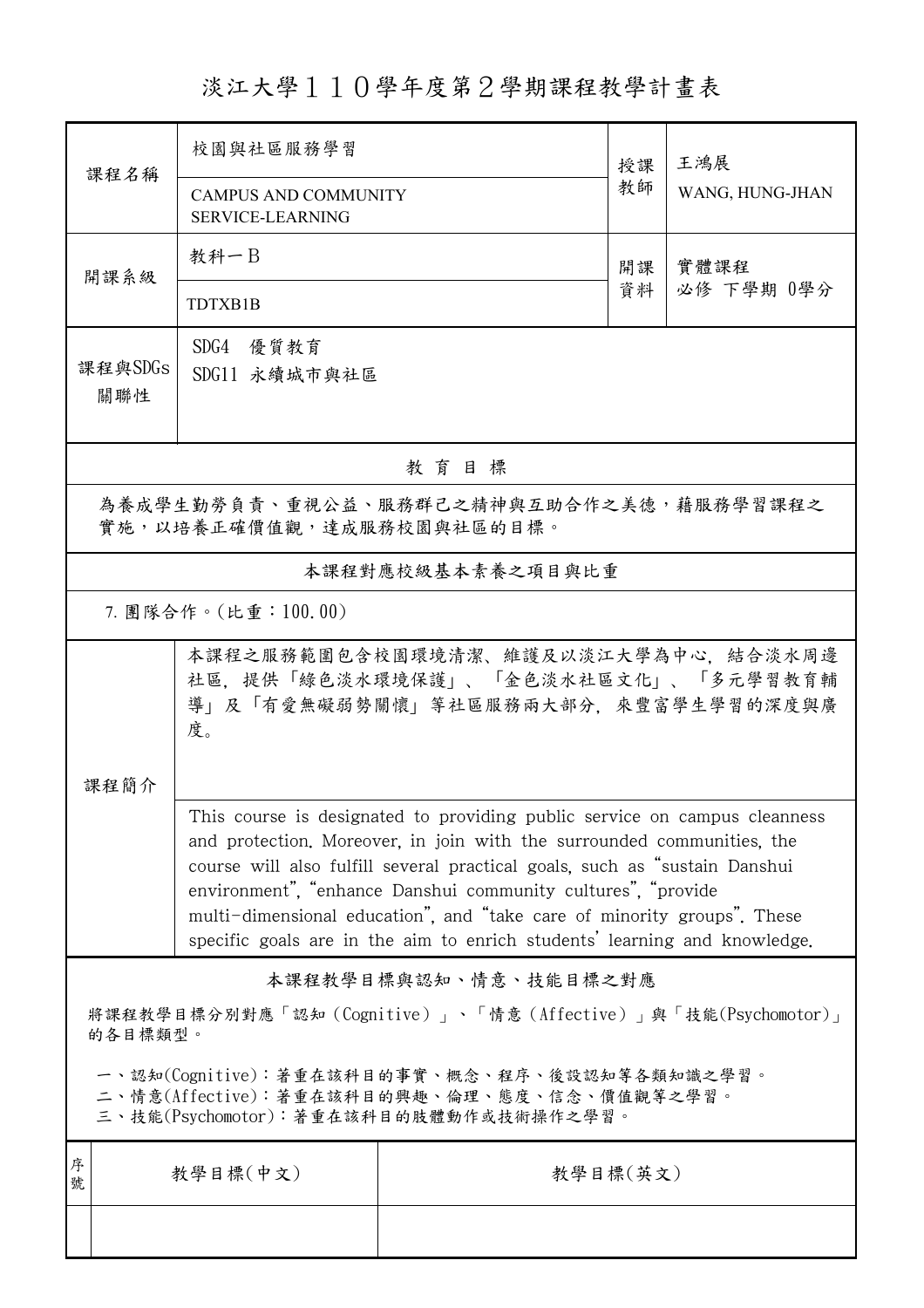|                | 為教育學生服務校園、關懷社<br>區, 養成負責、勤勞、守時之美<br>並從服務中獲得學習的效果。<br>德. |                      |            | It is to teach students to<br>serve the campus and care<br>about the community and                                           |                                     |  |
|----------------|---------------------------------------------------------|----------------------|------------|------------------------------------------------------------------------------------------------------------------------------|-------------------------------------|--|
|                |                                                         |                      |            | thereby nurture the virtues<br>of responsibility, diligence and<br>punctuality and from service<br>obtain a learning effect. |                                     |  |
|                |                                                         |                      |            | 教學目標之目標類型、核心能力、基本素養教學方法與評量方式                                                                                                 |                                     |  |
| 序號             | 目標類型                                                    | 院、系(所)<br>核心能力       | 校級<br>基本素養 | 教學方法                                                                                                                         | 評量方式                                |  |
| 1              | 認知                                                      |                      | 7          | 講述、討論、實作、體驗                                                                                                                  | 作業、討論(含課<br>堂、線上)、實作、報<br>告(含口頭、書面) |  |
|                |                                                         |                      |            | 授課進度表                                                                                                                        |                                     |  |
| 週次             | 日期起訖                                                    | 內 容 (Subject/Topics) |            |                                                                                                                              | 備註                                  |  |
|                | $111/02/21$ ~<br>111/02/25                              | 導論                   |            |                                                                                                                              | 上課二小時                               |  |
| $\overline{2}$ | $111/02/28$ ~<br>111/03/04                              | 本週不上課                |            |                                                                                                                              |                                     |  |
| 3              | $111/03/07$ ~<br>111/03/11                              | 社區服務課程               |            |                                                                                                                              | 上課二小時                               |  |
|                | $111/03/14$ ~<br>111/03/18                              | 本週不上課                |            |                                                                                                                              |                                     |  |
| 5              | $111/03/21$ ~<br>111/03/25                              | 社區服務課程               |            |                                                                                                                              | 上課二小時                               |  |
|                | $111/03/28$ ~<br>111/04/01                              | 本週不上課                |            |                                                                                                                              |                                     |  |
| 7              | $111/04/04\!\sim$<br>111/04/08                          | 社區服務課程               | 上課二小時      |                                                                                                                              |                                     |  |
| 8              | $111/04/11$ ~<br>111/04/15                              | 本週不上課                |            |                                                                                                                              |                                     |  |
| 9              | $111/04/18$ ~<br>111/04/22                              | 上課二小時<br>社區服務課程      |            |                                                                                                                              |                                     |  |
| 10             | $111/04/25$ ~<br>111/04/29                              | 期中考試週                |            |                                                                                                                              |                                     |  |
| 11             | $111/05/02$ ~<br>111/05/06                              | 上課二小時<br>社區服務課程      |            |                                                                                                                              |                                     |  |
| 12             | $111/05/09$ ~<br>111/05/13                              | 本週不上課                |            |                                                                                                                              |                                     |  |
| 13             | $111/05/16$ ~<br>111/05/20                              | 上課二小時<br>社區服務課程      |            |                                                                                                                              |                                     |  |
| 14             | $111/05/23$ ~<br>111/05/27                              | 本週不上課                |            |                                                                                                                              |                                     |  |
| 15             | $111/05/30$ ~<br>111/06/03                              | 上課二小時<br>反思課程        |            |                                                                                                                              |                                     |  |
| 16             | $111/06/06$ ~<br>111/06/10                              | 本週不上課                |            |                                                                                                                              |                                     |  |
| 17             | $111/06/13$ ~<br>111/06/17                              | 本週不上課                |            |                                                                                                                              |                                     |  |